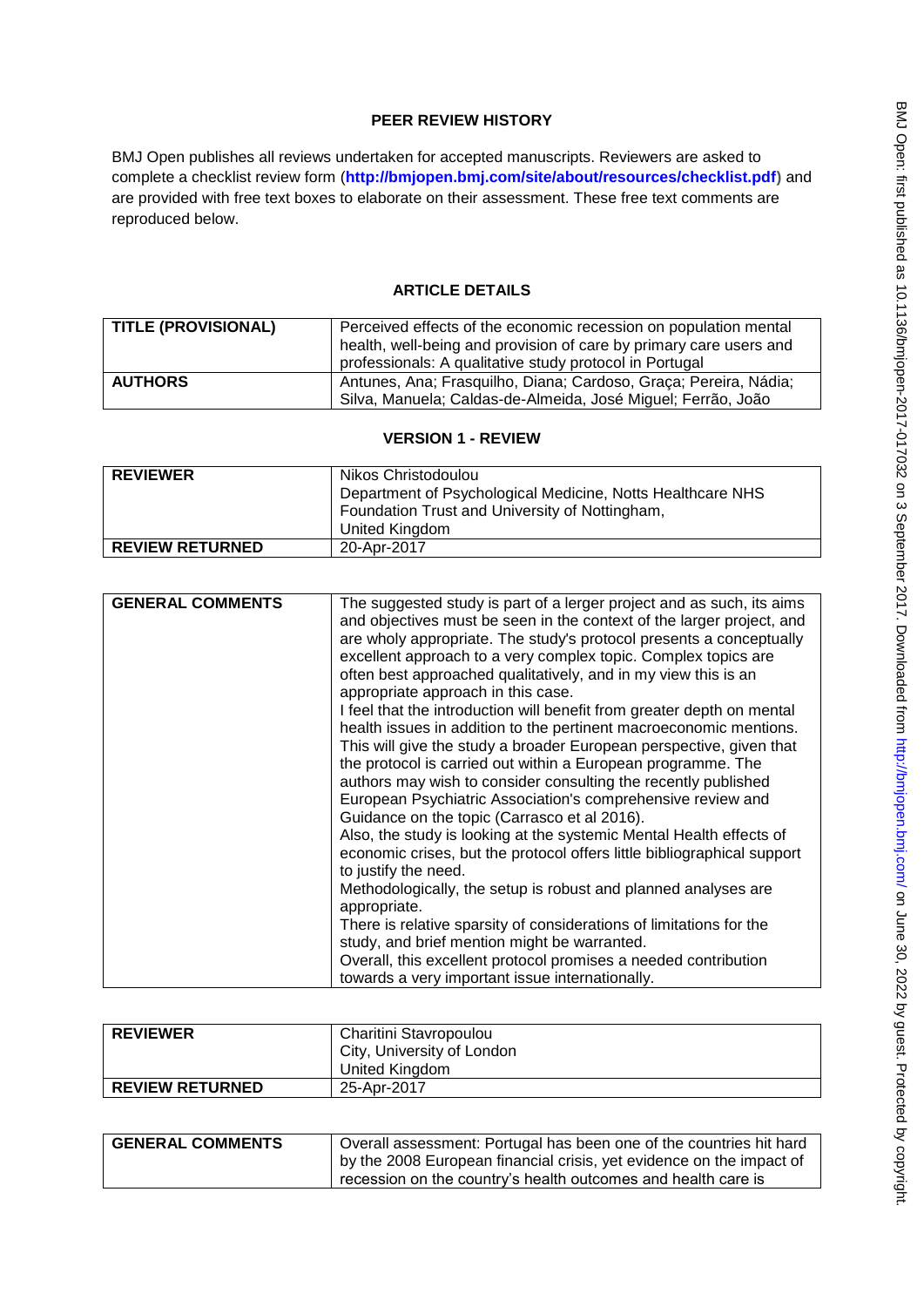| limited. Therefore, I was interested in reading the paper and finding                                                                                                                                           |
|-----------------------------------------------------------------------------------------------------------------------------------------------------------------------------------------------------------------|
| out more about the study. Yet, I was left unclear about the new<br>insights that the study will offer and its contribution to the wider<br>literature. There were also a number of methodological points in the |
| protocol that need clarification.                                                                                                                                                                               |
| Introduction: Portugal is seen in isolation from the wider literature.<br>The authors present clearly the effect of the European crisis on the                                                                  |
| country's macroeconomic indicators. But the introduction should go                                                                                                                                              |
| beyond that and more importantly explain to the reader what we<br>know so far in the area of recessions and mental health from other                                                                            |
| countries and what a study in Portugal would add.                                                                                                                                                               |
| A systematic literature review on the European financial crisis and<br>health outcomes showed that in fact the majority of evidence has                                                                         |
| been on mental health (http://www.bmj.com/content/354/bmj.i4588).<br>Indicatively, there are a number of studies from Spain (see Aguilar-                                                                       |
| Pallacio et al 2015; Bartoll et al 2014; Gili et al 2013), Greece                                                                                                                                               |
| (Drydakis 2015; Economou et al 2013) and other European                                                                                                                                                         |
| countries (Malard et al 2015, Astell-Burt et al 2013). As it currently                                                                                                                                          |
| stands, the paper fails to show a significant contribution to the wider<br>literature.                                                                                                                          |
| Aims and Objectives: There is a clear confusion in this section. The                                                                                                                                            |
| authors state (line 42, page 4) that the objective of this study is<br>twofold. I believe they mean that the aim of the Mental Health Crisis                                                                    |
| Impact Study has two objectives, not the current study. The current                                                                                                                                             |
| study tries to address the second objective only. If my understanding                                                                                                                                           |
| is correct, the authors need to make this clear.                                                                                                                                                                |
| Study design and setting: I am a big advocate of qualitative studies,<br>however in this current setting I am not sure why a qualitative                                                                        |
| approach would be the most appropriate method. The main themes                                                                                                                                                  |
| the author investigate include access to services, quality of care,                                                                                                                                             |
| changes in mental health and risk factors. All these issues can be<br>explored perhaps more appropriately quantitatively, by comparing                                                                          |
| indicators before and after the crisis, unless of course there is lack of                                                                                                                                       |
| data. Is this the case? Why does exploration of perceptions add                                                                                                                                                 |
| more than secondary data analysis? The authors need to strengthen<br>their justification for the selected design.                                                                                               |
| Also, why interviews with health care providers and focus-groups                                                                                                                                                |
| with users? Statements such as "the research team decided that the                                                                                                                                              |
| best methods were interaction with users in a group setting (focus<br>group interviews) and direct interaction with professionals on a one                                                                      |
| to one basis through semi-structured interviews" are not robust                                                                                                                                                 |
| enough to support the choice of the methods.                                                                                                                                                                    |
| The authors state they aimed to select "areas of higher probability of                                                                                                                                          |
| economic recession impact". What does this mean? How is this<br>information actually used to choose the areas? Table 1 is not                                                                                   |
| informative in this respect.                                                                                                                                                                                    |
| Participants: How many participants are the authors looking to                                                                                                                                                  |
| recruit? What does "random and heterogeneous sample of users"<br>(line 8, page 7) mean? How does the recruitment process ensure                                                                                 |
| random selection and over which characteristics do the authors wish                                                                                                                                             |
| to achieve heterogeneous sample?                                                                                                                                                                                |
| Data collection procedures: How were the broad themes for the<br>focus groups and individual interviews chosen? Is it from previous                                                                             |
| literature conducted in similar settings? If feels rather arbitrary. The                                                                                                                                        |
| abstract talks about a conceptual framework, but the main text does                                                                                                                                             |
| not present one.                                                                                                                                                                                                |
| Data analysis: There is no distinction between the analysis of<br>individual interviews and focus groups.                                                                                                       |
| Ethics and Dissemination: There is very little on the dissemination of                                                                                                                                          |
| results.                                                                                                                                                                                                        |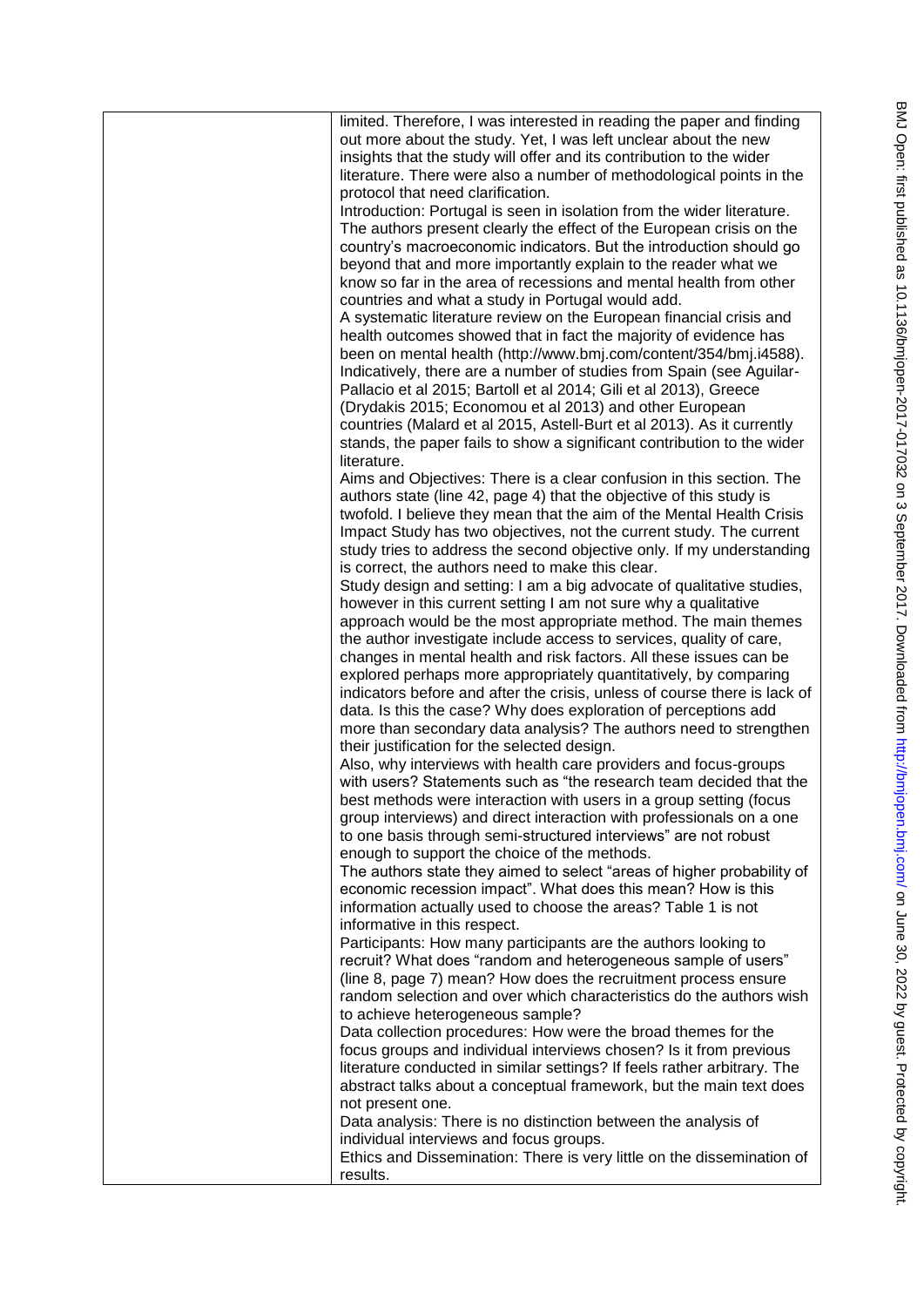|  | Paragraphs 2-4 on page 9 are too abstract on the study's<br>contributions to the wider literature, and as with the introduction<br>there is no reference to other studies in the field. |
|--|-----------------------------------------------------------------------------------------------------------------------------------------------------------------------------------------|
|--|-----------------------------------------------------------------------------------------------------------------------------------------------------------------------------------------|

## **VERSION 1 – AUTHOR RESPONSE**

#### Reviewer number 1:

"The suggested study is part of a larger project and as such, its aims and objectives must be seen in the context of the larger project, and are wholly appropriate. The study's protocol presents a conceptually excellent approach to a very complex topic. Complex topics are often best approached qualitatively, and in my view this is an appropriate approach in this case. I feel that the introduction will benefit from greater depth on mental health issues in addition to the pertinent macroeconomic mentions. This will give the study a broader European perspective, given that the protocol is carried out within a European programme. The authors may wish to consider consulting the recently published European Psychiatric Association's comprehensive review and Guidance on the topic (Carrasco et al 2016). Also, the study is looking at the systemic Mental Health effects of economic crises, but the protocol offers little bibliographical support to justify the need. Methodologically, the setup is robust and planned analyses are appropriate. There is relative sparsity of considerations of limitations for the study, and brief mention might be warranted. Overall, this excellent protocol promises a needed contribution towards a very important issue internationally."

On behalf of the authors, I thank the reviewer for his feedback and contribution to the manuscript. The introduction was updated following the suggestions provided by the reviewer. The limitations of the study were included in the "discussion" section, from which we highlight those inherent to qualitative methodology itself, as well as potential limitation in the data collection, since there is a possibility that certain groups of people (such as retired or unemployed) are more likely to be able to participate in the focus groups.

## Reviewer number 2

"Overall assessment: Portugal has been one of the countries hit hard by the 2008 European financial crisis, yet evidence on the impact of recession on the country"s health outcomes and health care is limited. Therefore, I was interested in reading the paper and finding out more about the study. Yet, I was left unclear about the new insights that the study will offer and its contribution to the wider literature. There were also a number of methodological points in the protocol that need clarification. 1. Introduction: Portugal is seen in isolation from the wider literature. The authors present clearly the effect of the European crisis on the country"s macroeconomic indicators. But the introduction should go beyond that and more importantly explain to the reader what we know so far in the area of recessions and mental health from other countries and what a study in Portugal would add. A systematic literature review on the European financial crisis and health outcomes showed that in fact the majority of evidence has been on mental health (http://www.bmj.com/content/354/bmj.i4588). Indicatively, there are a number of studies from Spain (see Aguilar-Pallacio et al 2015; Bartoll et al 2014; Gili et al 2013), Greece (Drydakis 2015; Economou et al 2013) and other European countries (Malard et al 2015, Astell-Burt et al 2013). As it currently stands, the paper fails to show a significant contribution to the wider literature."

On behalf of the authors, I thank the reviewer for his feedback and contribution to the manuscript. We agree with the reviewer that the introduction of the manuscript should be improved by adding more information about the relevance of a study of this nature conducted in Portugal, one of the countries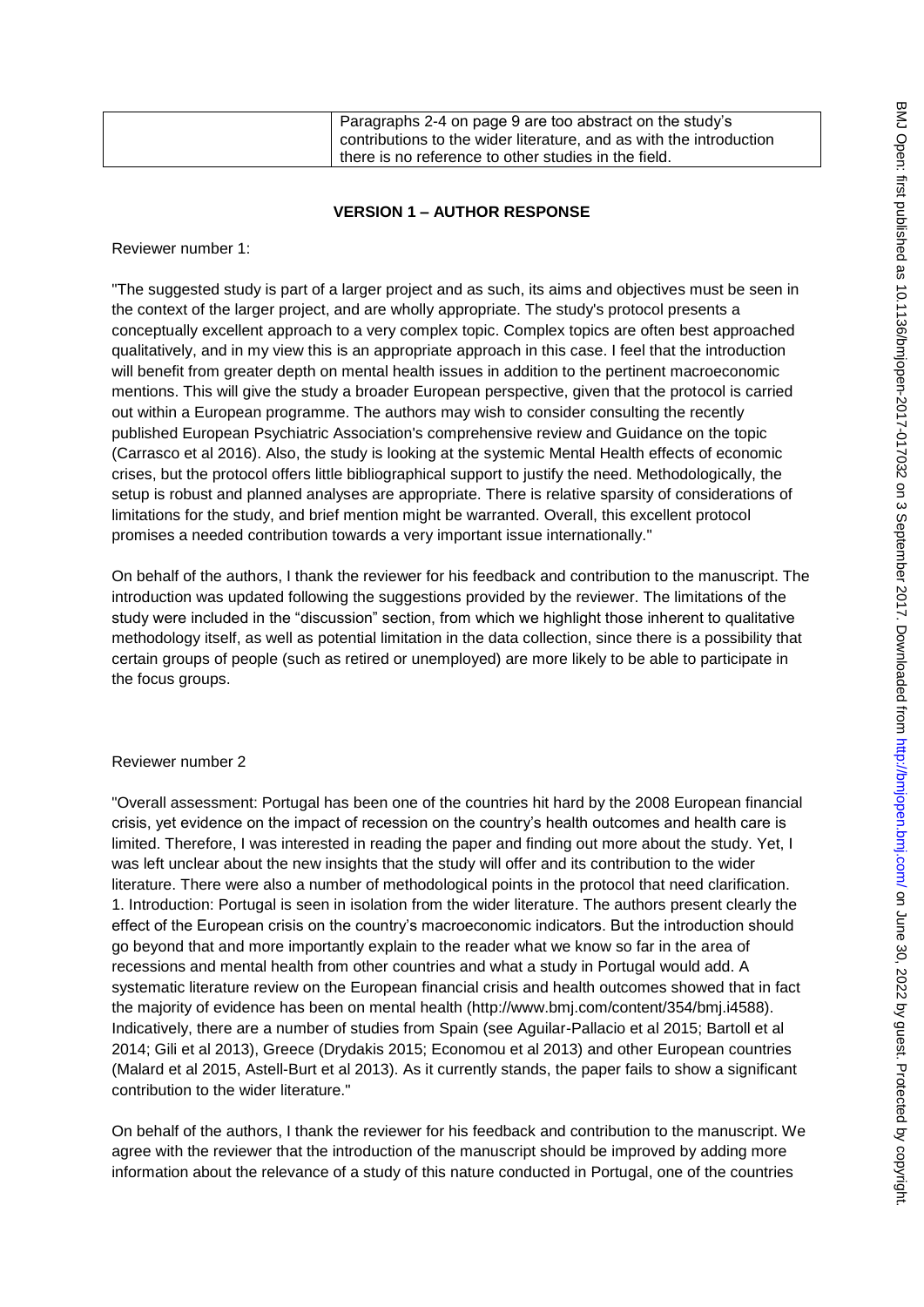most affected by the economic recession. Therefore, the introduction of the manuscript was updated following the suggestions of the reviewer. We focused not only on the results found in another countries, but also on the fact that on the systematic literature review indicated (Parmar et al. 2016), there are no studies included conducted in Portugal, and only two qualitative studies conducted with health professionals under this subject were conducted in Spain were found. We think this section highlights now, more clearly, the need to conduct this study in the Portuguese context.

2. "Aims and Objectives: There is a clear confusion in this section. The authors state (line 42, page 4) that the objective of this study is twofold. I believe they mean that the aim of the Mental Health Crisis Impact Study has two objectives, not the current study. The current study tries to address the second objective only. If my understanding is correct, the authors need to make this clear."

Thank you for this suggestion. This study integrates a project funded under the objectives of the Public Health Initiatives Programme (EEA Grants) which included an epidemiological follow-up study of the National Mental Health Survey conducted in 2009, and a qualitative study, described in this protocol. The description of the objective was clarified following the suggestions of the reviewer.

3. "Study design and setting: I am a big advocate of qualitative studies, however in this current setting I am not sure why a qualitative approach would be the most appropriate method. The main themes the author investigate include access to services, quality of care, changes in mental health and risk factors. All these issues can be explored perhaps more appropriately quantitatively, by comparing indicators before and after the crisis, unless of course there is lack of data. Is this the case? Why does exploration of perceptions add more than secondary data analysis? The authors need to strengthen their justification for the selected design."

The study protocol of the present study aims to contribute to the data of the epidemiological follow-up survey, part of the MH Crisis Impact Study, in which the mentioned indicators will be compared before and after the economic crisis. The qualitative data design added value lies on the complexity of experiences associated with the economic crisis. By integrating the perspectives of primary health care users and health professionals, the identified challenges and potential solutions are likely to positively contribute to social and health policies, particularly regarding the accessibility and quality of primary health care. This topic was updated in the introduction.

"4. Also, why interviews with health care providers and focus-groups with users? Statements such as "the research team decided that the best methods were interaction with users in a group setting (focus group interviews) and direct interaction with professionals on a one to one basis through semistructured interviews" are not robust enough to support the choice of the methods."

The decision to apply different methods with users and health professionals was based, regarding the focus groups, on the interest in the comparisons between the perspectives and experiences of the participants. Considering the semi-structured interviews, the decision was made based on consultations with health professionals, who referred that they were likely to not feel comfortable sharing their honest opinion in the presence of other colleagues. This was clarified in the text and the justification can be found under "study design and setting"

"The authors state they aimed to select "areas of higher probability of economic recession impact". What does this mean? How is this information actually used to choose the areas? Table 1 is not informative in this respect."

The areas were chosen based on the results of a study that evaluated which were the municipalities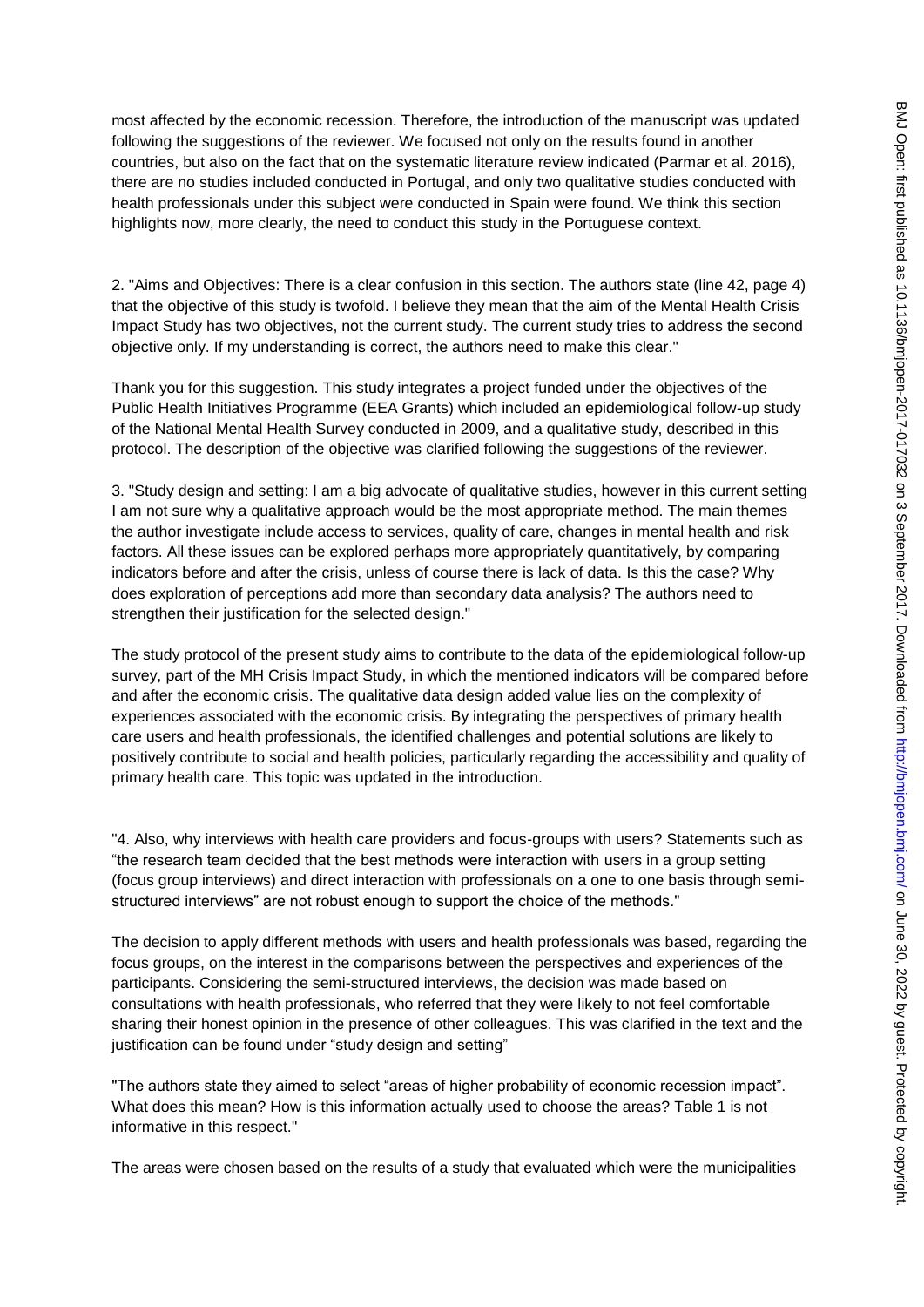where the impact of the economic crisis was higher (study only available in Portuguese) and on the socioeconomic typology of the Lisbon Metropolitan area, as described under study design and setting. This information was not included in the Table 1 because there is a description of the three case studies in the main text.

"Participants: How many participants are the authors looking to recruit? What does "random and heterogeneous sample of users" (line 8, page 7) mean? How does the recruitment process ensure random selection and over which characteristics do the authors wish to achieve heterogeneous sample?"

We apologize, but it was a mistake on our part. Thank you for noticing. A convenience sampling strategy with users will be followed and the manuscript has been updated.

"Data collection procedures: How were the broad themes for the focus groups and individual interviews chosen? Is it from previous literature conducted in similar settings? If feels rather arbitrary. The abstract talks about a conceptual framework, but the main text does not present one."

In the case of the focus groups, the topics for the interviews were based on overall literature regarding the impact of the economic crisis on mental health. Regarding the health professionals, the interview guide was developed also based on other qualitative studies in the area conducted in other countries. The manuscript has been updated in this regard.

"Data analysis: There is no distinction between the analysis of individual interviews and focus groups."

As a first approach, focus groups and semi-structured interviews will be analysed separately, through a detailed description and interpretation of the main themes. In a subsequent approach, comparison and analysis of common themes between data from the focus groups and semi-structured interviews will be carried out, in order to identify how the perspectives of users and health professionals may converge or diverge in specific subjects. The manuscript has been updated in this regard.

"Ethics and Dissemination: There is very little on the dissemination of results."

The dissemination of results has been updated, however, the main strategies were already present in the manuscript.

"Paragraphs 2-4 on page 9 are too abstract on the study"s contributions to the wider literature, and as with the introduction there is no reference to other studies in the field."

The manuscript was updated in this regard, focusing particularly the contributions this approach may provide for health policy.

#### **VERSION 2 – REVIEW**

| <b>REVIEWER</b>        | Dr Nikos Christodoulou                |
|------------------------|---------------------------------------|
|                        | Notts Healthcare NHS Foundation Trust |
|                        | University of Nottingham              |
|                        | UK                                    |
| <b>REVIEW RETURNED</b> | 15-May-2017                           |

| <b>GENERAL COMMENTS</b> | This revision offers important improvements over areas previously     |
|-------------------------|-----------------------------------------------------------------------|
|                         | highlighted. It furthers its elaboration on methodology and clarifies |
|                         | some of the many limitations such a qualitative study is expected to  |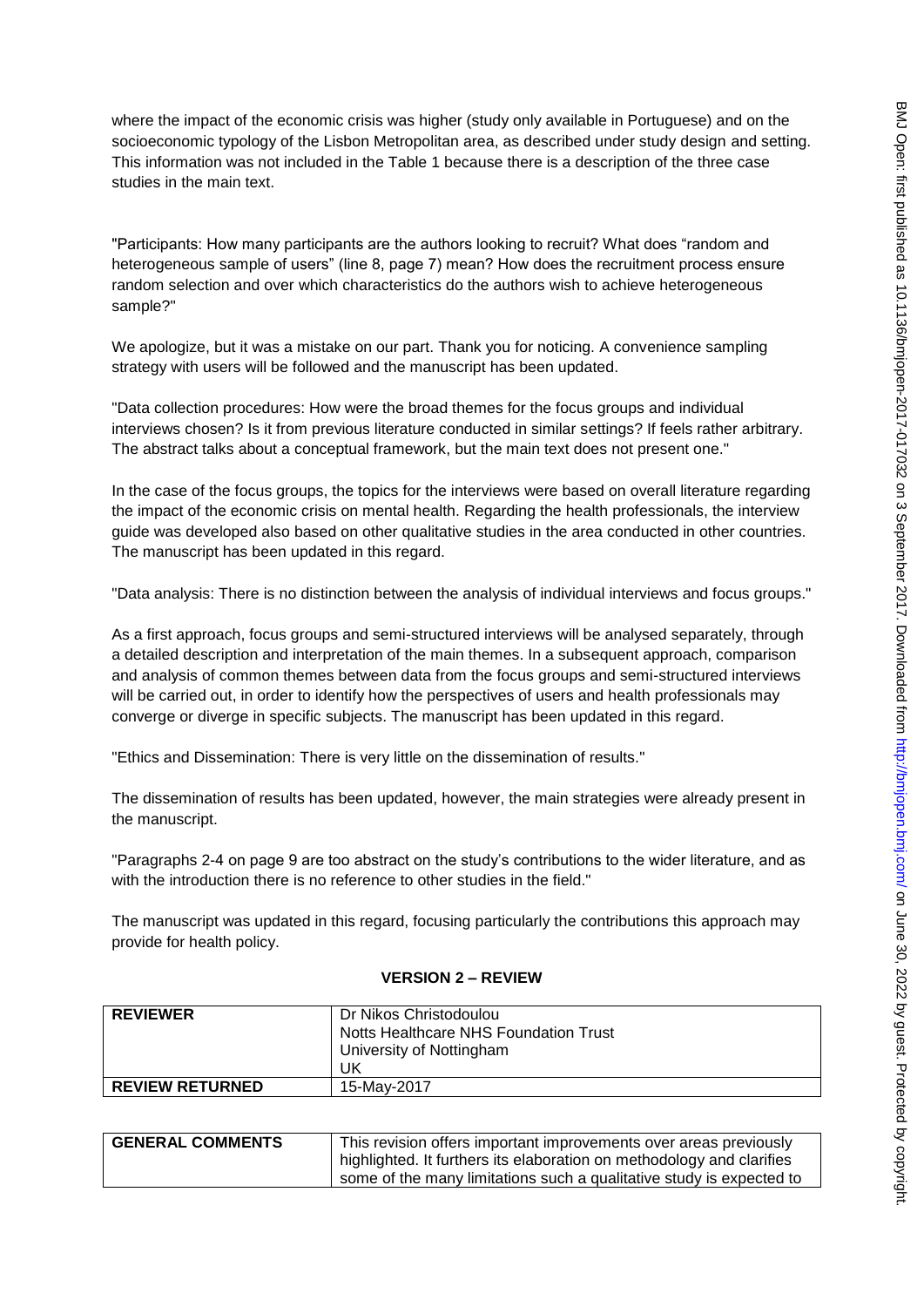| have. Its introductory scope is also enhanced, and now includes a<br>more international vista.                                                                                                                                                                                                                                                                                                                                                                                                                                                                                                                                                                                                                                                                                                                                                                                                                                                                                                                                                                                                                                                                                                                                                                                                                                                                   |
|------------------------------------------------------------------------------------------------------------------------------------------------------------------------------------------------------------------------------------------------------------------------------------------------------------------------------------------------------------------------------------------------------------------------------------------------------------------------------------------------------------------------------------------------------------------------------------------------------------------------------------------------------------------------------------------------------------------------------------------------------------------------------------------------------------------------------------------------------------------------------------------------------------------------------------------------------------------------------------------------------------------------------------------------------------------------------------------------------------------------------------------------------------------------------------------------------------------------------------------------------------------------------------------------------------------------------------------------------------------|
| Nevertheless, as pointed out in my previous comments, it still fails to<br>address the systemic perspective. I explain why this is important:<br>Primary care health professionals and service users (either in focus<br>groups or through SSIs) are expected to highlight principally two<br>things: 1) the effect of the crisis on the mental health of the<br>population (anxiety, depression, suicidality etc) and 2) the wider<br>systemic effects of the crisis (i.e. strain on the system of healthcare,<br>effects on society, effects on stigma etc). Arguably, both groups -<br>professionals and service users alike - will most likely focus on the<br>latter. In fact, one of the aims of the study is " to explore users' and<br>primary care health professionals' perceptions on mental health<br>care delivery". Despite this, the paper still fails to provide a<br>background context on the systemic effects of the economic crisis,<br>and that represents a logical gap in the argument. This has a knock<br>on effect on the paper's aspirations to be a contribution towards the<br>drafting of policy and measures, implied in the penultimate sentence.<br>Also, regarding this aspiration, caveats need to be added in the<br>limitations to delineate the extent to which this evidence is<br>responsibly capable of shaping policy. |
| I am still happy with the methodological robustness of the paper,<br>taking into account that such qualitative studies need to be robust,<br>but not necessarily very stringent. However, further systemic<br>considerations and an elaboration on limitations are necessary. I<br>would suggest:                                                                                                                                                                                                                                                                                                                                                                                                                                                                                                                                                                                                                                                                                                                                                                                                                                                                                                                                                                                                                                                                |
| 1. A brief bibliographical review of the systemic effects of the crisis in<br>the introduction, at least for those issues expected to be highlighted<br>by the participants. Consider consulting the following papers and<br>book - please do not feel obliged to include in your references.<br>Hyphantis T. The 'depression' of mental health care in general<br>hospitals in Greece in the era of recession. J Psychosom Res. 2013<br>Jun;74(6):530-2.<br>Christodoulou NG, Christodoulou GN. Financial crises: impact on<br>mental health and suggested responses. Psychother Psychosom.<br>2013;82(5):279-284.<br>Crises and disasters: mental health context and responses.                                                                                                                                                                                                                                                                                                                                                                                                                                                                                                                                                                                                                                                                                |
| Cambridge Scholars Publishing ISBN (13): 978-1-4438-8944-5;<br>2016.<br>Zavras D, Zavras AI, Kyriopoulos I-I, Kyriopoulos J. Economic crisis,<br>austerity and unmet healthcare needs: the case of Greece. BMC<br>Health Serv Res. 2016;16:309.<br>Anagnostopoulos DC, Giannakopoulos G, Christodoulou NG. The<br>synergy of the financial crisis and the refugee crisis in Greece:<br>Impact on mental health. Int J Soc Psychiatry. 2017                                                                                                                                                                                                                                                                                                                                                                                                                                                                                                                                                                                                                                                                                                                                                                                                                                                                                                                       |
| 2. elaboration of limitations as above.<br>Otherwise, this is a very promising study, and I look forward to<br>seeing its results.                                                                                                                                                                                                                                                                                                                                                                                                                                                                                                                                                                                                                                                                                                                                                                                                                                                                                                                                                                                                                                                                                                                                                                                                                               |

| <b>REVIEWER</b>        | Charitini Stavropoulou<br>City, University of London |
|------------------------|------------------------------------------------------|
|                        | UK                                                   |
| <b>REVIEW RETURNED</b> | 30-May-2017                                          |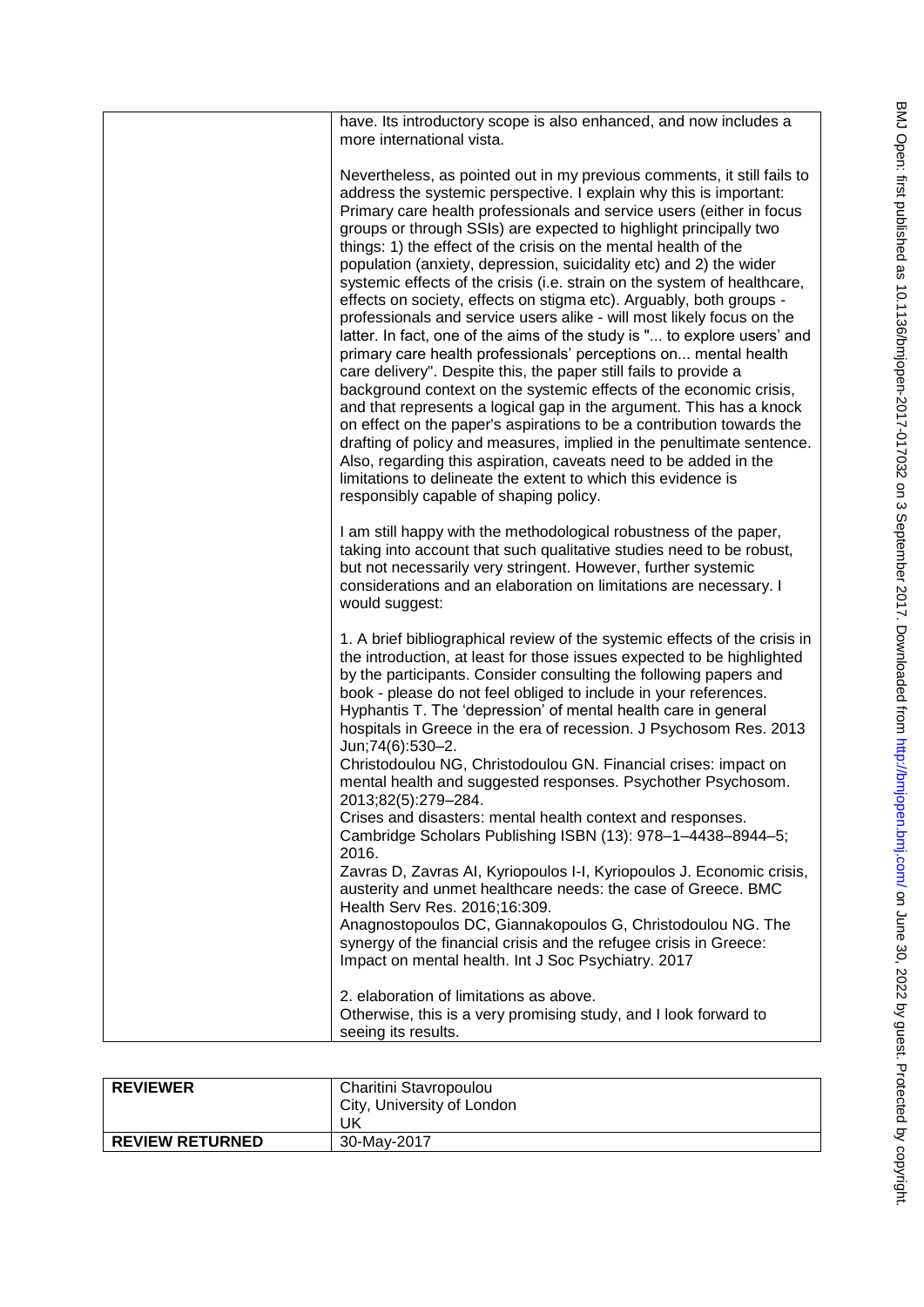| <b>GENERAL COMMENTS</b> | The authors have been very receptive to the feedback and have<br>addressed most of the points the reviewers and the editor raised.<br>The manuscripts has now a clearer aim and the contribution of the<br>study is more evident. I have a couple of points I would like the<br>authors to clarify.                                                                                                                        |
|-------------------------|----------------------------------------------------------------------------------------------------------------------------------------------------------------------------------------------------------------------------------------------------------------------------------------------------------------------------------------------------------------------------------------------------------------------------|
|                         | - Conceptual framework:<br>The abstract states that "A conceptual framework and methodology<br>to assess perceived effects". There is no single reference to a<br>conceptual framework in the main text. I would therefore suggest<br>that the authors remove "conceptual framework" from their abstract<br>or otherwise present this framework in the main text.                                                          |
|                         | - Recruitment of participants<br>The recruitment of participants remains unclear to the reader. The<br>authors state "All health professionals  will be contacted by the<br>delegate of the collaborating primary health care centre". But it is<br>not clear how they will be contacted. Is it by email, telephone, a<br>written invite sent to them? The same questions I had regarding the<br>recruitment of the users. |
|                         | - Data analysis<br>It is implied, but not clearly stated that the main method of data<br>analysis is narrative analysis. If this is correct, please state it. If not,<br>explain how the interviews and the focus groups will be analysed.<br>Also, in the Data Analysis section, please replace the word<br>"approach" with "stage" both in line 33 and 37 of page 10.                                                    |

## **VERSION 2 – AUTHOR RESPONSE**

Reviewer 1

"This revision offers important improvements over areas previously highlighted. It furthers its elaboration on methodology and clarifies some of the many limitations such a qualitative study is expected to have. Its introductory scope is also enhanced, and now includes a more international vista. Nevertheless, as pointed out in my previous comments, it still fails to address the systemic perspective. I explain why this is important: Primary care health professionals and service users (either in focus groups or through SSIs) are expected to highlight principally two things: 1) the effect of the crisis on the mental health of the population (anxiety, depression, suicidality etc) and 2) the wider systemic effects of the crisis (i.e. strain on the system of healthcare, effects on society, effects on stigma etc). Arguably, both groups - professionals and service users alike - will most likely focus on the latter. In fact, one of the aims of the study is "... to explore users" and primary care health professionals" perceptions on... mental health care delivery". Despite this, the paper still fails to provide a background context on the systemic effects of the economic crisis, and that represents a logical gap in the argument. This has a knock on effect on the paper's aspirations to be a contribution towards the drafting of policy and measures, implied in the penultimate sentence. Also, regarding this aspiration, caveats need to be added in the limitations to delineate the extent to which this evidence is responsibly capable of shaping policy.

I am still happy with the methodological robustness of the paper, taking into account that such qualitative studies need to be robust, but not necessarily very stringent. However, further systemic considerations and an elaboration on limitations are necessary. I would suggest:

1. A brief bibliographical review of the systemic effects of the crisis in the introduction, at least for those issues expected to be highlighted by the participants. Consider consulting the following papers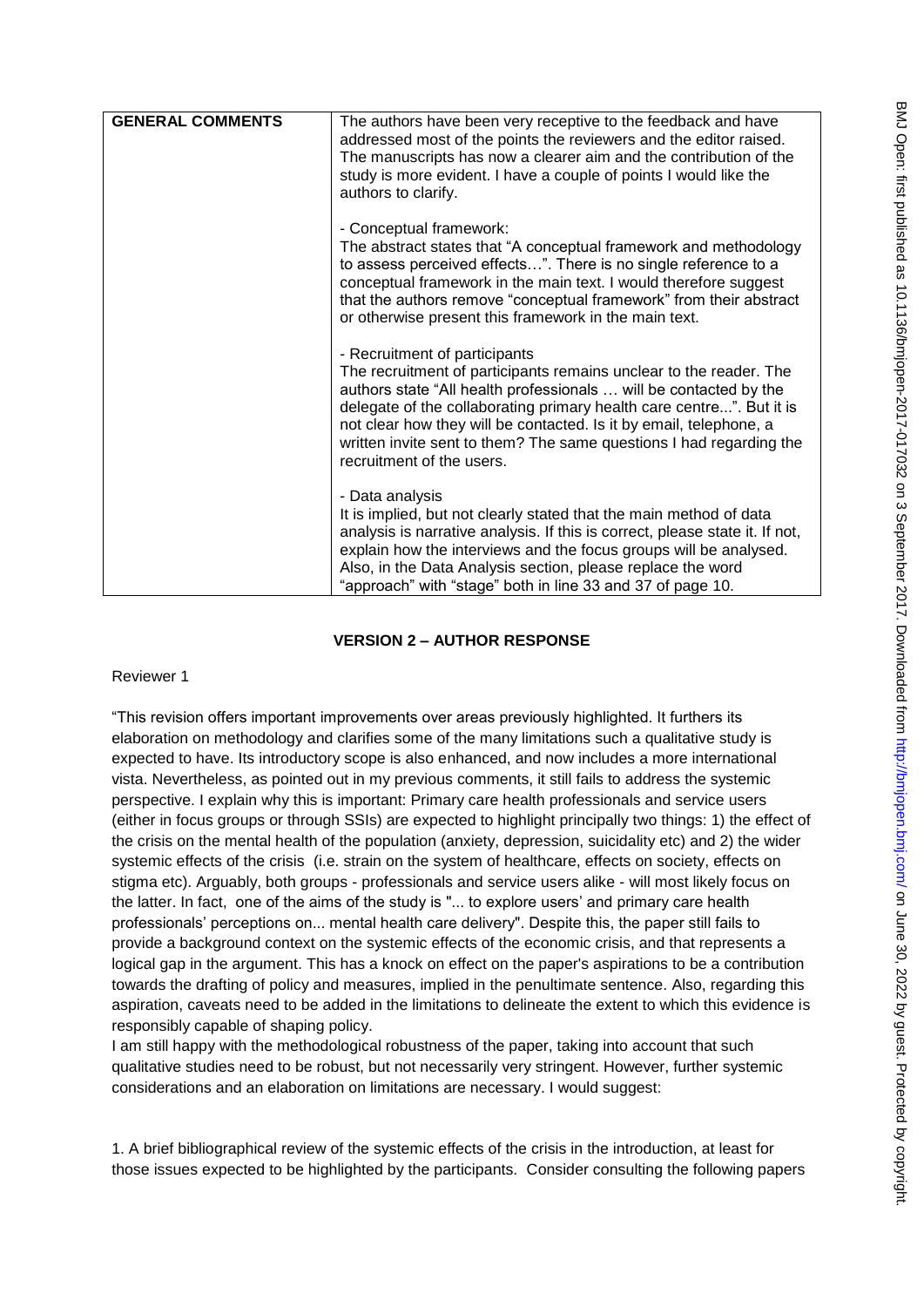and book - please do not feel obliged to include in your references.

Hyphantis T. The "depression" of mental health care in general hospitals in Greece in the era of recession. J Psychosom Res. 2013 Jun;74(6):530–2.

Christodoulou NG, Christodoulou GN. Financial crises: impact on mental health and suggested responses. Psychother Psychosom. 2013;82(5):279–284.

Crises and disasters: mental health context and responses. Cambridge Scholars Publishing ISBN (13): 978–1–4438–8944–5; 2016.

Zavras D, Zavras AI, Kyriopoulos I-I, Kyriopoulos J. Economic crisis, austerity and unmet healthcare needs: the case of Greece. BMC Health Serv Res. 2016;16:309.

Anagnostopoulos DC, Giannakopoulos G, Christodoulou NG. The synergy of the financial crisis and the refugee crisis in Greece: Impact on mental health. Int J Soc Psychiatry. 2017

2. elaboration of limitations as above. Otherwise, this is a very promising study, and I look forward to seeing its results."

We thank the reviewer for his feedback and suggestions. After reading his comments, we agreed that our introduction needed better clarification regarding the wider effects of the economic crises. Following his advice, we re-organized the introduction (paragraph 4) and specified the effects of the economic crisis in population mental health, through deteriorating socioeconomic conditions, and the additional pressures faced by the health system, particularly due to cuts in public funding, that faced additional challenges in the provision of care despite growing health needs in the population.

2. Elaboration of limitations as above. Otherwise, this is a very promising study, and I look forward to seeing its results.

Following the previous changes, based on the reviewer suggestions, we added to the limitations of the study the fact that our study design does not allow to fully assess the impact of the economic recession in the health systems, particularly in the provision of specialized mental health services. This can be found in the second paragraph of the Ethics and Dissemination section.

#### Reviewer 2

The authors have been very receptive to the feedback and have addressed most of the points the reviewers and the editor raised. The manuscripts has now a clearer aim and the contribution of the study is more evident. I have a couple of points I would like the authors to clarify.

- Conceptual framework: The abstract states that "A conceptual framework and methodology to assess perceived effects…". There is no single reference to a conceptual framework in the main text. I would therefore suggest that the authors remove "conceptual framework" from their abstract or otherwise present this framework in the main text.

- Recruitment of participants: The recruitment of participants remains unclear to the reader. The authors state "All health professionals … will be contacted by the delegate of the collaborating primary health care centre...". But it is not clear how they will be contacted. Is it by email, telephone, a written invite sent to them? The same questions I had regarding the recruitment of the users.